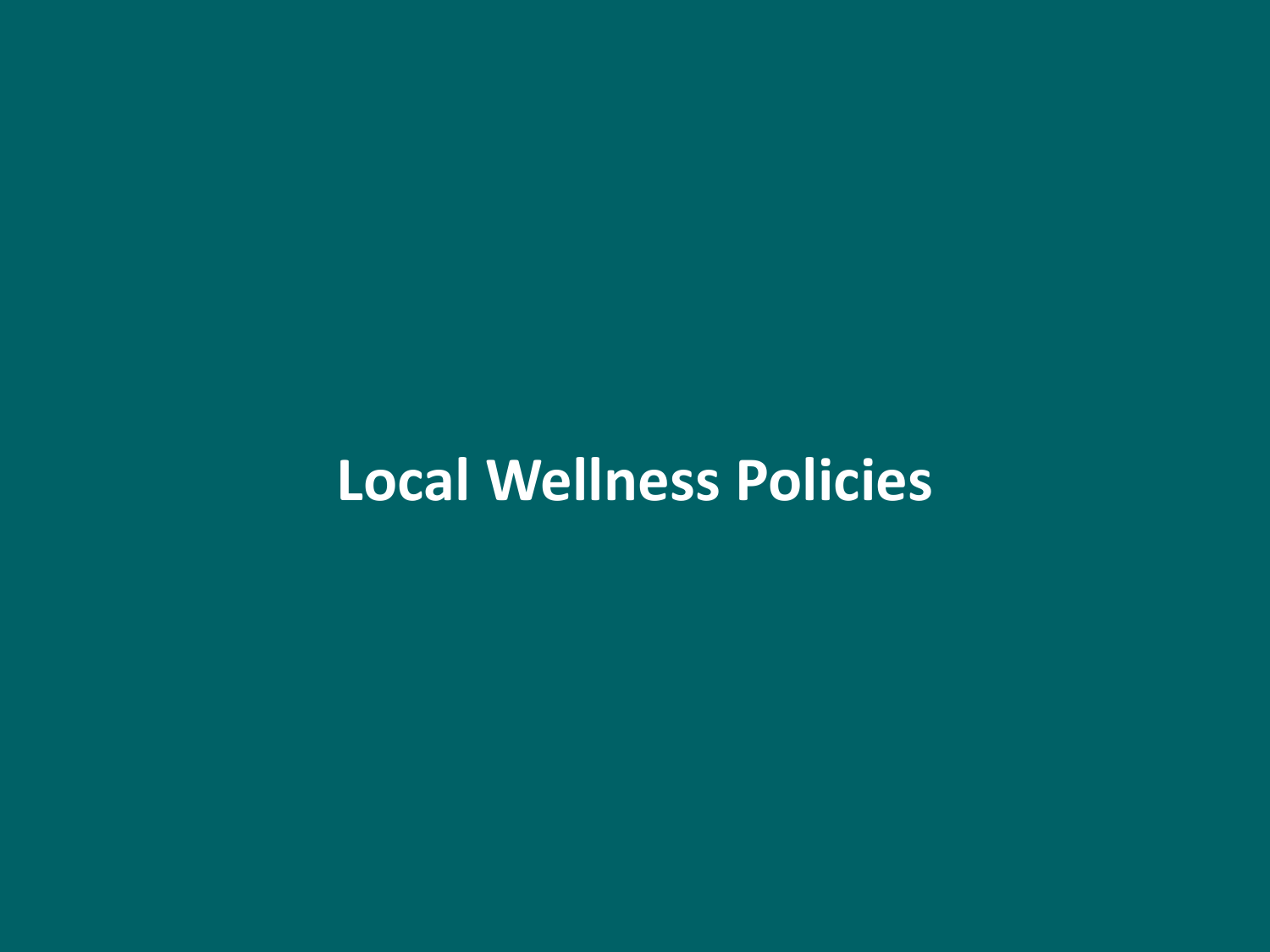## **Percentage of secondary schools that reviewed district's local wellness policy**

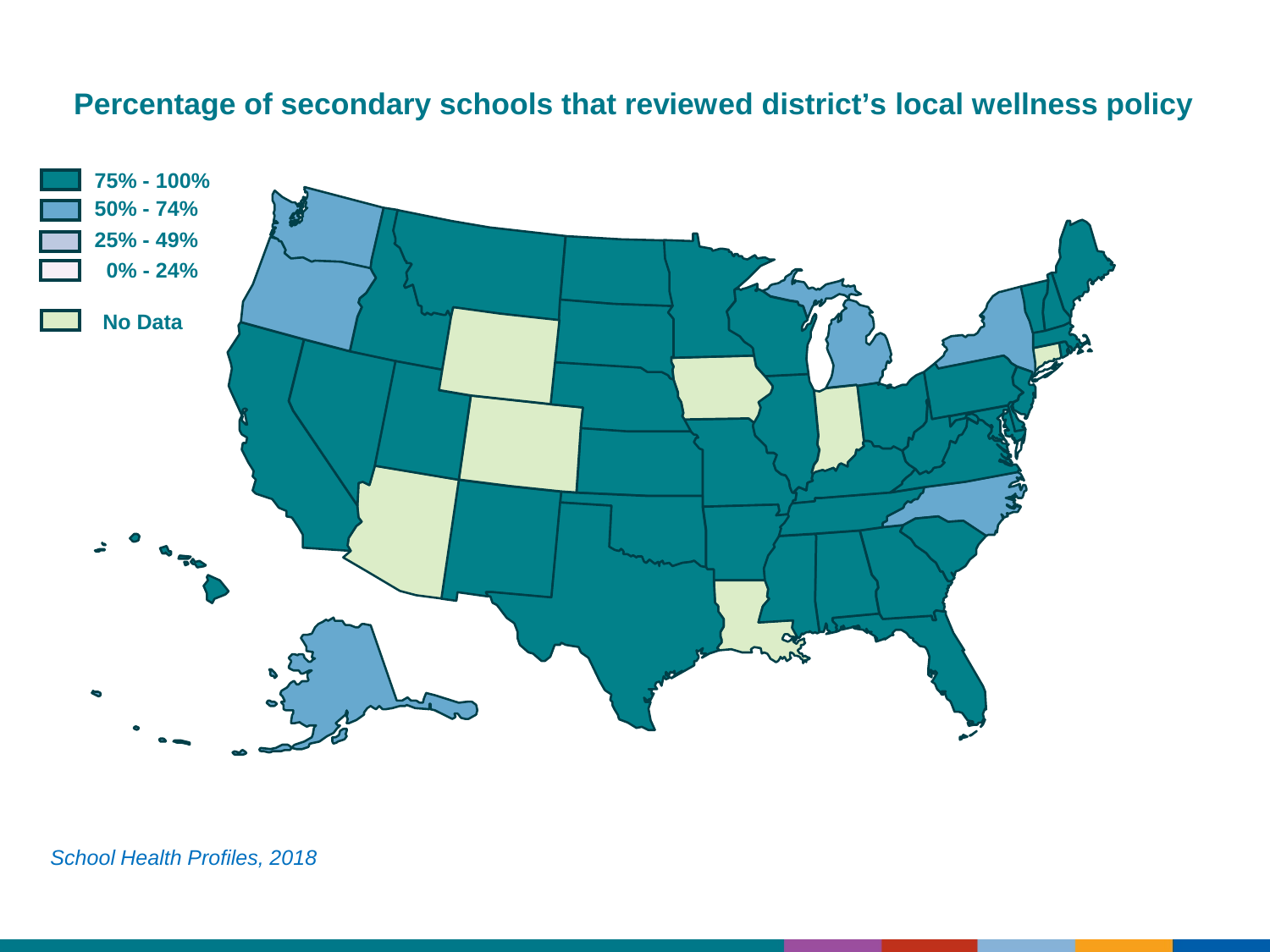## **Percentage of secondary schools that helped revise district's local wellness policy**

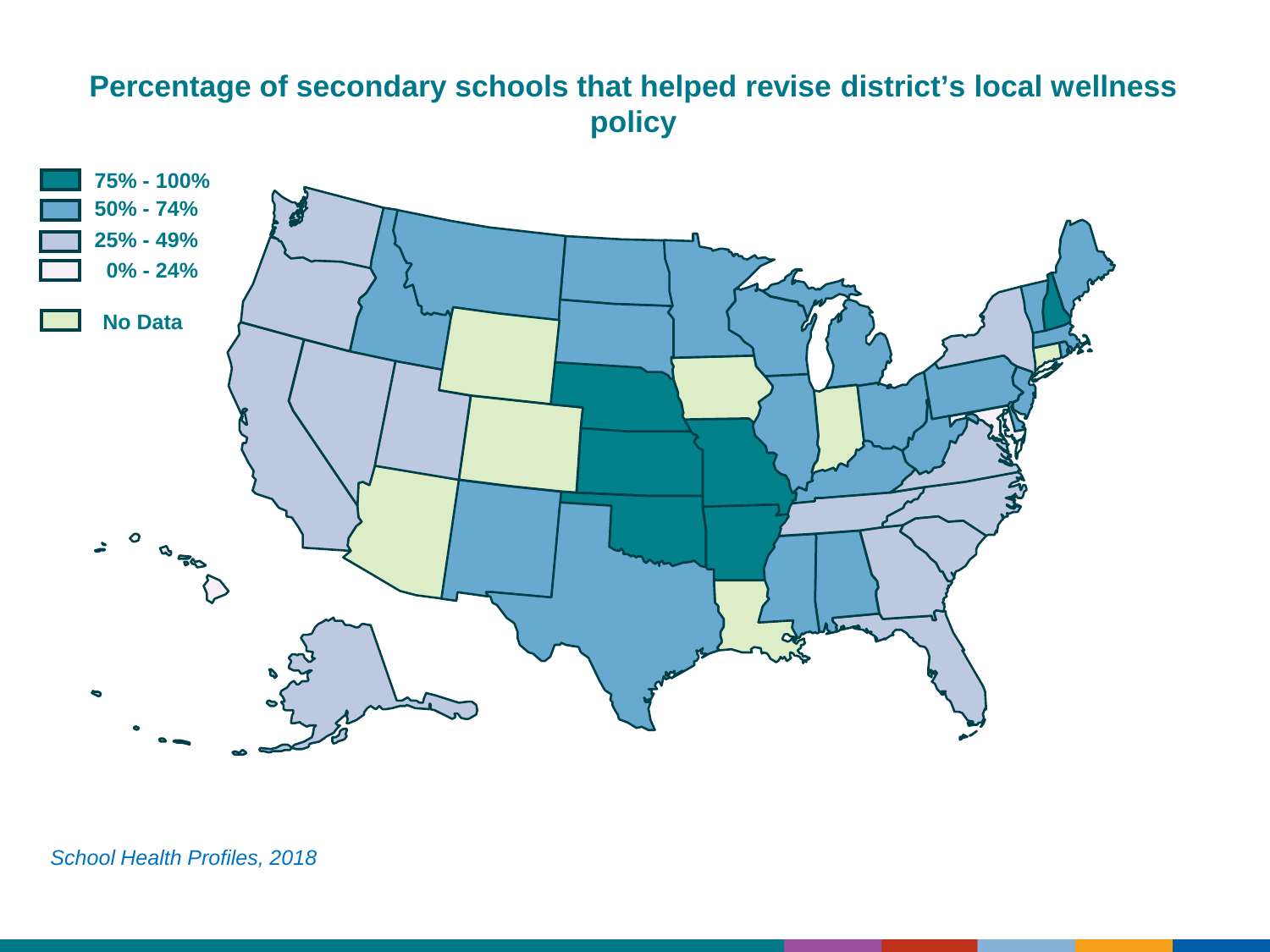## **Percentage of secondary schools that communicated to school staff about district's local wellness policy**

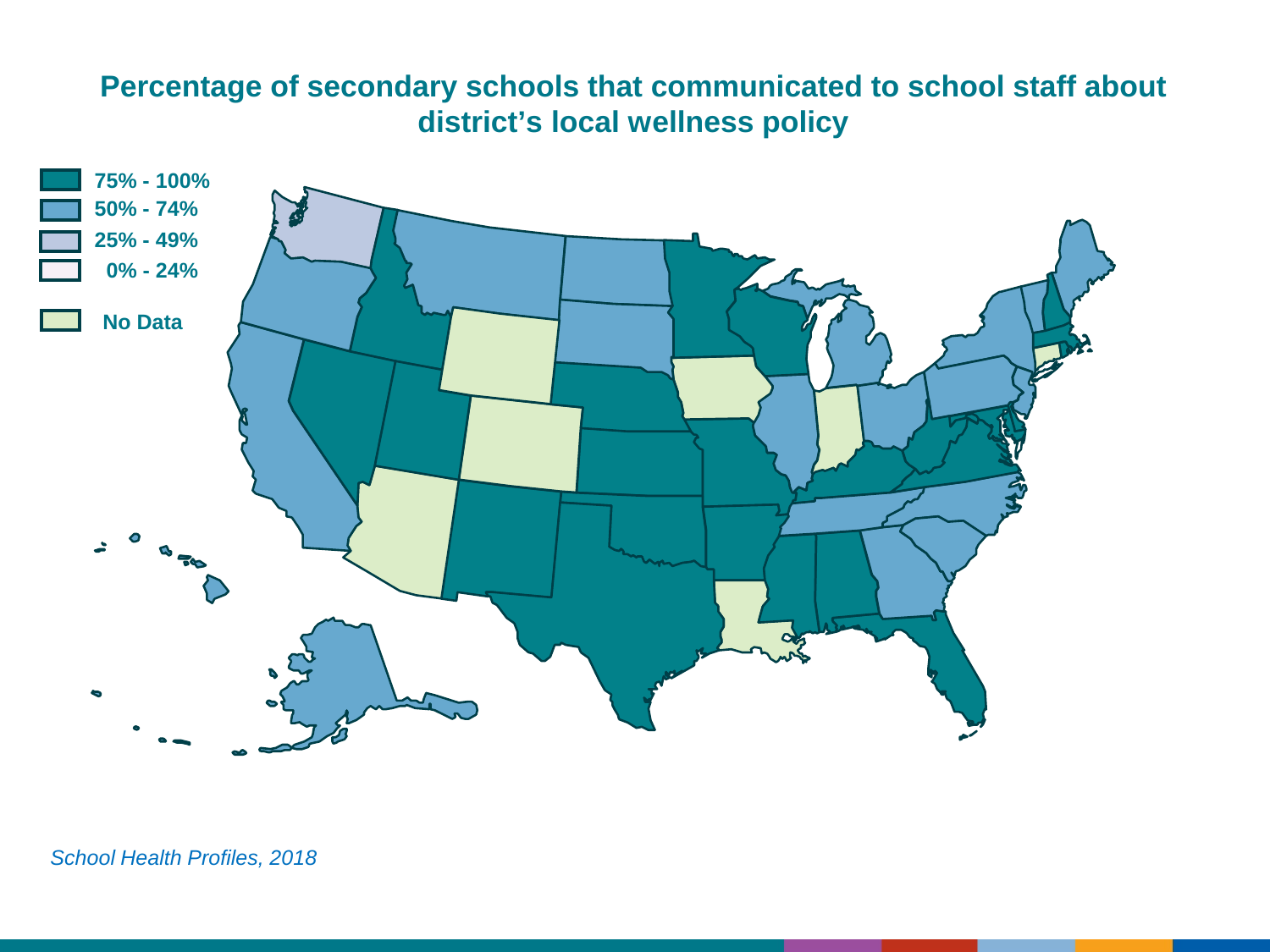## **Percentage of secondary schools that communicated to parents and families about district's local wellness policy**

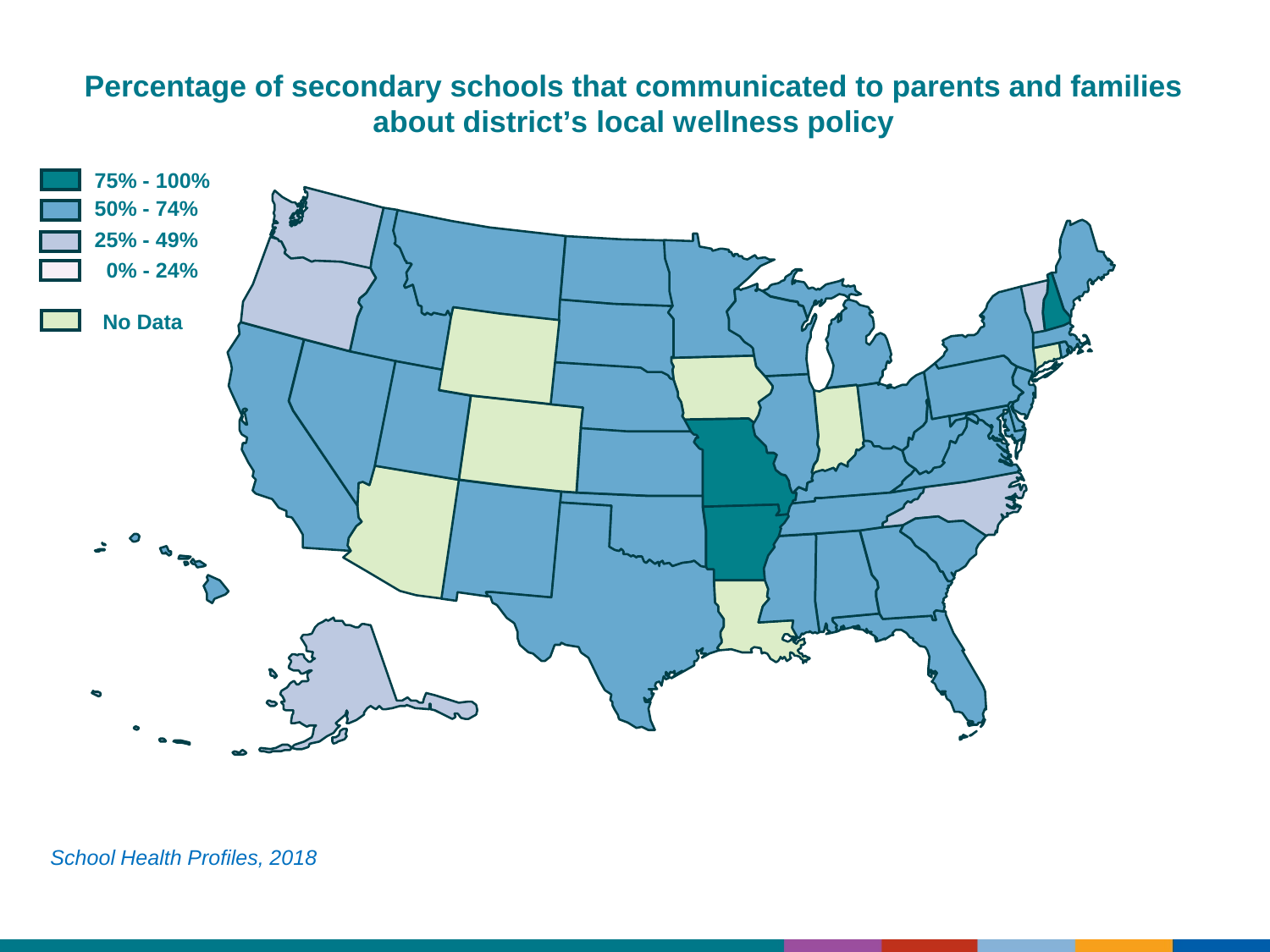## **Percentage of secondary schools that communicated to students about district's local wellness policy**

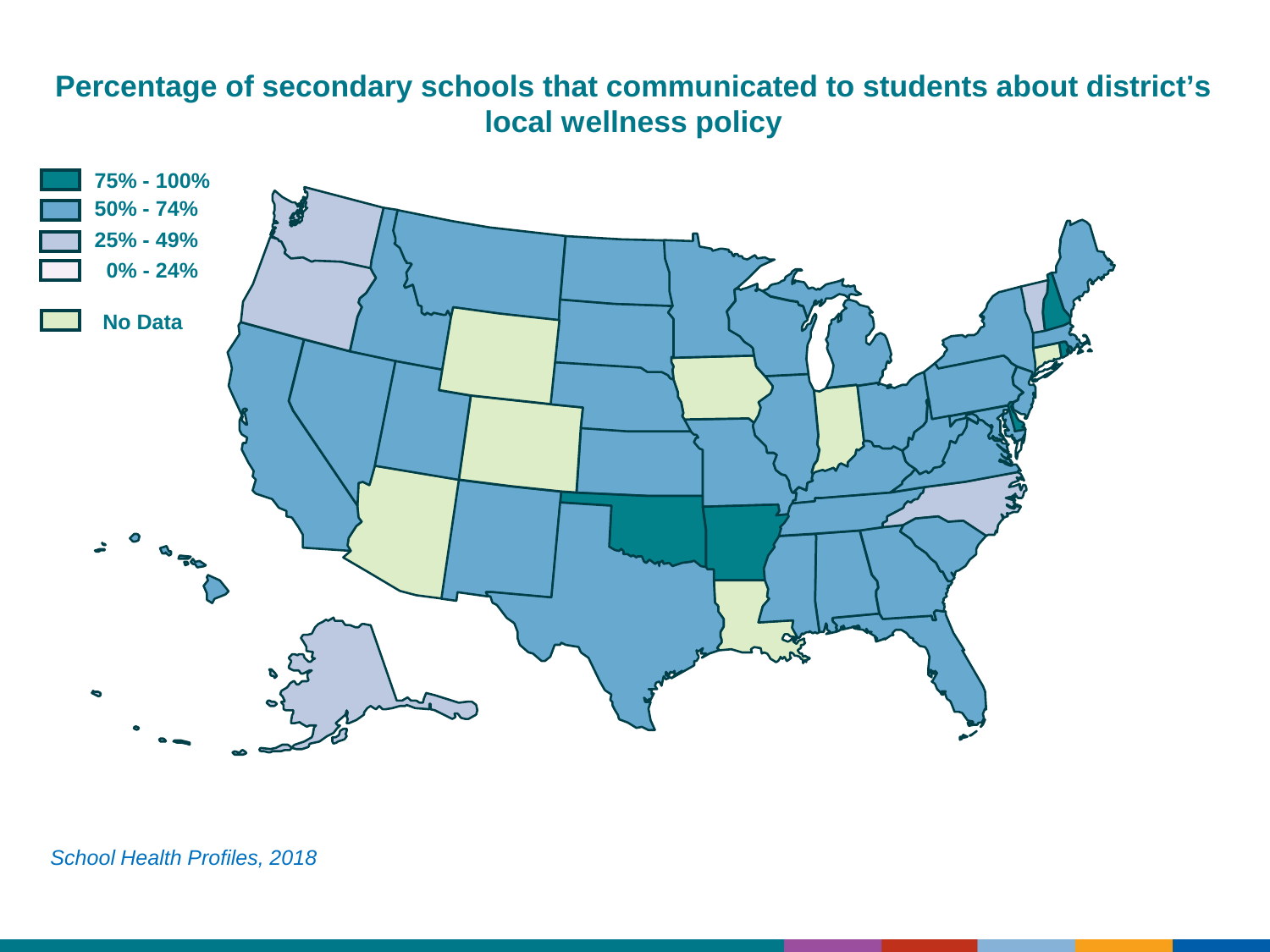#### **Percentage of secondary schools that measured compliance with district's local wellness policy**